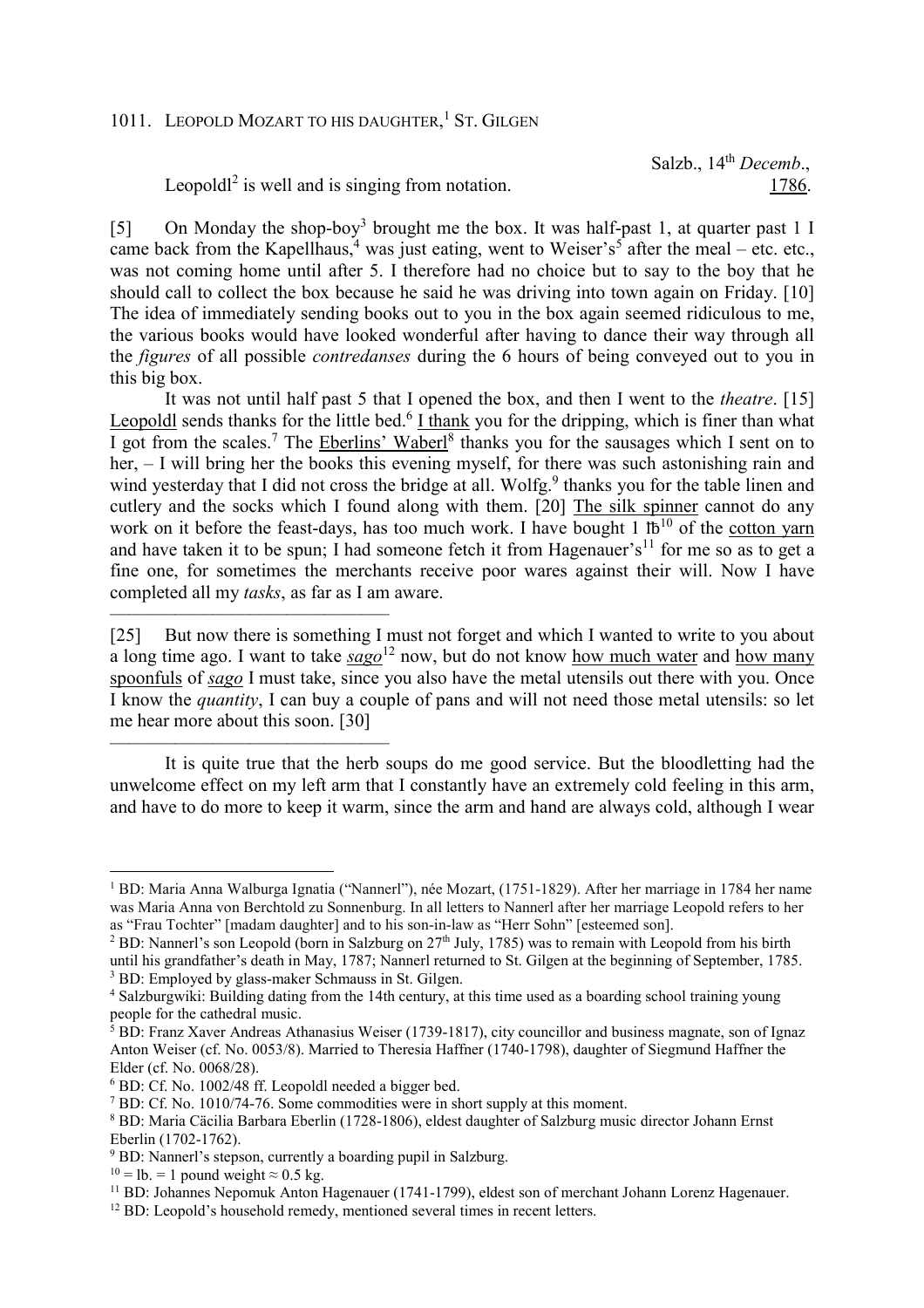fine flannel on my arm. [35] You know how I always used to have warm hands when everyone else felt cold.

Two days ago, Nandl<sup>13</sup> was at Herr von  $D'Yppold's<sup>14</sup>$  for almost 2 hours in the afternoon, and he shared delightful entertainment with Leopoldl and asked me to send his *compliments* to you both.

–––––––––––––––––––––––––––––– [40] *Gilowsky's* so-called bride<sup>15</sup> |: as people name her here :| now enters the *Gilowsky* house more often, since the sisters use all means at their disposal to put the old father to sleep. I was myself almost on the point of believing that they are already married. Administrator Sepper $1^{16}$  told me that Catherl,<sup>17</sup> too, called on his father and wanted to borrow money for her brother; [45] the Administrator replied: By all means, if I have adequate security. What, said Catherl, is he not in service here and resident here? The Administrator laughed at her and gave his opinion with his natural, unadorned straightforwardness and let her leave in the greatest ignominy. I am very curious to see the outcome of this romance. [50] He and she were otherwise always at the *theatre* with the Chief Equerry's family,<sup>18</sup> but for the last few *plays* now they have no longer joined them. They will probably have realised that they need the 24ers<sup>19</sup> more urgently elsewhere.

–––––––––––––––––––––––––––––– On Sunday, Herr Kassl<sup>20</sup> drove to the esteemed Senior Court Clerk<sup>21</sup> in Deissendorf with the Raders' Nannerl<sup>22</sup>

[55] Herr Steiger<sup>23</sup> really did go to Hungary to buy wheat. Some time ago, the Parliament of the Estates wanted to buy wheat when a schaf<sup>24</sup> was 2 florins cheaper, the Archbishop<sup>25</sup> did not allow it. Now he has parted with 20000 f in *Souvrains d'or*<sup>26</sup> because they are rising, and now they have to buy and then the money will have to be paid back when gold falls again, so he is now making the best use of his *Souvrains d'or*. [60]

––––––––––––––––––––––––––––––

––––––––––––––––––––––––––––––

l

<sup>13</sup> BD: Maria Anna Pietschner (1732-1805), Leopold's servant girl ("child nurse").

<sup>&</sup>lt;sup>14</sup> BD: Franz Armand d'Ippold (c. 1730-1790), Imperial and Royal Captain, supervisor of page training in Salzburg. He added the "de" (in the Viennese style) himself. Sometime suitor of Nannerl.

<sup>15</sup> BD: Franz von Gilowsky and his "bride", Josepha von Laudes. A relationship opposed by his father. Cf. No. 0995/14 ff. Franz Xaver Wenzel [von] Gilowsky (1757-1816) was the son of Salzburg ante-chamber servant and court barber/surgeon Wenzel Andreas Gilowsky (1716-1799); studied medicine in Vienna, master surgeon, brother of "Katherl", witness at Mozart's wedding.

<sup>&</sup>lt;sup>16</sup> "Verwalter Sepperl". BD: Johann Paul Wölf(f)l, administrator of the St.-Johannes-Spital ["St John's Hospital"] close to Salzburg.

<sup>&</sup>lt;sup>17</sup> BD: "Catherl", "Katherl", Katharina Gilowsky (1750-1802), daughter of Wenzel Andreas Gilowsky, court surgeon, member of the airgun club of earlier years, frequenter of the Mozart family home. Sometime governess to the children of Leopold Andreas, Graf\* Plaz.

<sup>18</sup> "Oberbereiterischen". BD: The family of Senior Equerry [Oberbereiter] Gottlieb von Weyrother, Esquire [Edler] (1731-1816), active in the Salzburg riding school and in charge of the court stables.

<sup>&</sup>lt;sup>19</sup> BD: A 24 kreuzer coin; the cost of admission to the side galleries in the theatre. 60 kreuzers = 1 florin.

<sup>&</sup>lt;sup>20</sup> BD: Joseph Thomas Cassel, listed as violinist and double-bass player in the court music 1778-1779. BD VII: Joseph Thomas Cassel († 1788), court violinist 1777-1788.

<sup>&</sup>lt;sup>21</sup> "Oberschreiber". BD: Franz Anton Maximilian von Berchtold zu Sonnenburg (1749-1809), one of the younger brothers of Leopold's son-in-law. An official in Teissendorf.

<sup>22</sup> BD: Maria Anna Nader; cf. Nos. 0264/40; 0831/31; 0871/65, 70.

<sup>&</sup>lt;sup>23</sup> BD: Franz Adam Staiger, Supervisor of Buildings for the Parliament of the Estates [Landschaftsbauverwalter]. Cf. No. 1010/87-88.

<sup>24</sup> 1 Bavarian schaff = 222 litres. (R. Klimpert, *Lexikon der Münzen, Maße und Gewichte usw*., Leipzig <sup>2</sup> /1896.)

<sup>25</sup> BD: Hieronymus Joseph Franz de Paula, Count [Graf] Colloredo (1732-1812), Prince-Archbishop [Fürst-Erzbischof] of Salzburg from 1772. Employer of Leopold and, for two periods, of Wolfgang. Cf. No. 0263/9. At one point he dismissed both Leopold and Wolfgang, although Leopold was later reinstated. Cf. No. 0328. <sup>26</sup> BD: At that time, 1 souvrain d'or corresponded to 13 florins 20 kreuzers in Viennese currency or 15 florins 25 kreuzers in Salzburg currency.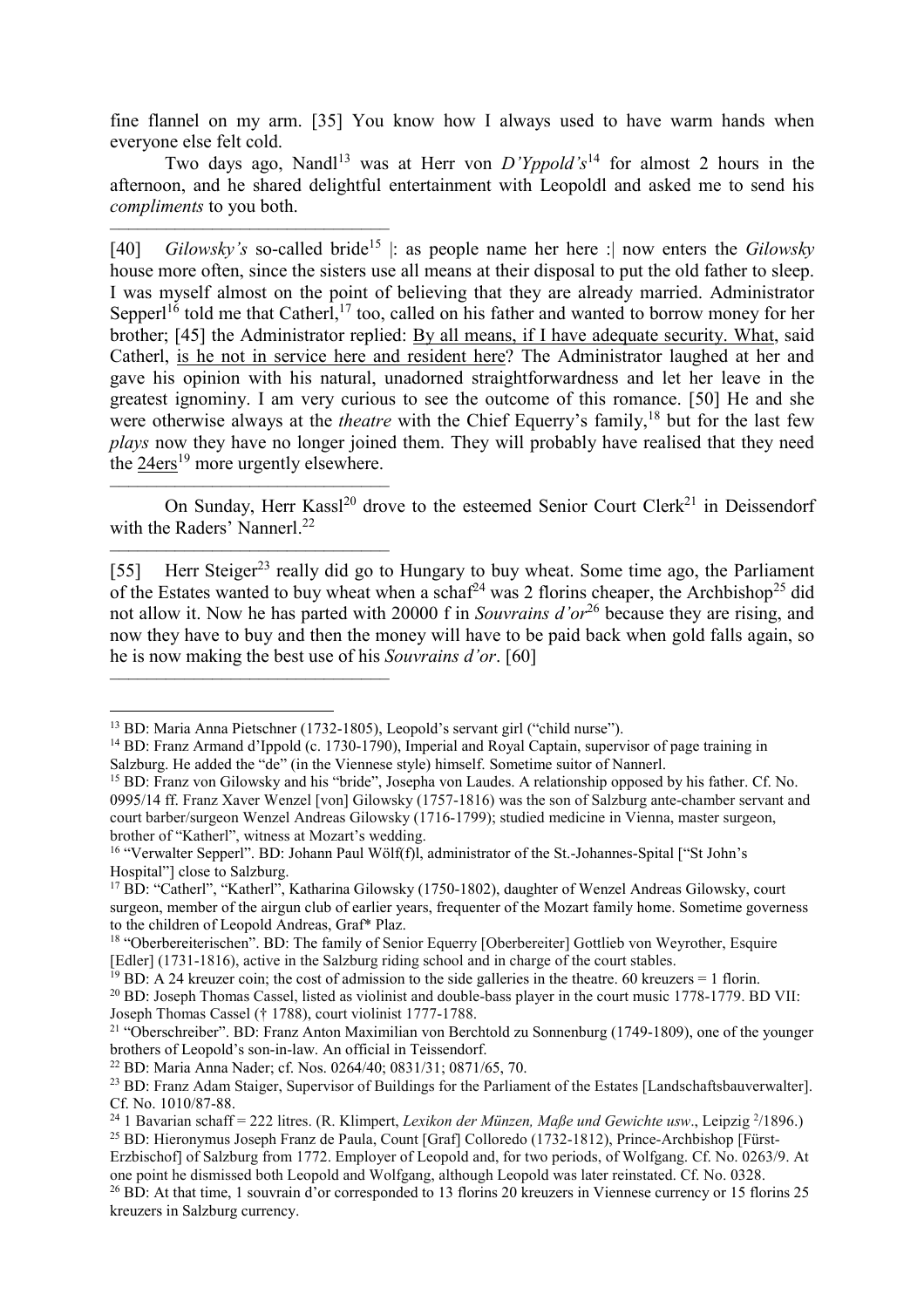This morning there was thunder and lightning around 6 o'clock, after which an astonishing wind with downpours of rain developed towards morning; the wind persisted the whole day and now, after 4 o'clock in the evening, one might think it is trying to tear everything down: initially it was not cold, but now the opinion is that it will bring snow, [65] for it feels as if one were sitting in the room in a shirt despite all the stoking of the heating stove.

There is still no certain news about the Archbishop's arrival: $27$  now some tend to believe he will now not arrive before Christmas, and indeed not before the new year. They also claim to know he is feeling vexed, which one can easily suspect, otherwise he would not be using up his money in Vienna if business were going as hoped. [70]

*Brunetti*<sup>28</sup> is deteriorating daily, and now his poor wife recognises that there is no hope left. Yesterday he received the sacraments again.

Herr Günther Sebast., the barber, having been ill for so long now, is now close to death, – he said farewell to all his people yesterday.

[75] You will remember the Italian Count *Lodron*, <sup>29</sup> who was in the *Virgilian Collegio*, 30 the heir to the Royal Marshall<sup>31</sup> |: now Senior Chamberlain<sup>32</sup> : Count *Lodron*. He too is here, will stay here, has the rights of *secondo genitur*<sup>33</sup> after the death of his *uncle*, and will probably be given a position at court here, now that he has gained knowledge of the world by spending large sums from his patrimony. He was in Paris for 2 years, – [80] was in England, took great pleasure in speaking English with me – was in Holland etc., in Portugal etc., a truly impressive, young, noble *court gentleman*.

The 15th *December*

––––––––––––––––––––––––––––––

––––––––––––––––––––––––––––––

––––––––––––––––––––––––––––––

––––––––––––––––––––––––––––––

Two nights ago, after lying ill so long with consumption, Joseph the *calcant*<sup>34</sup> died, and today the other *calcants* made a collection for the funeral, [85] since he was due New Year money from each of them anyway. Yet another major post vacant at court!

I have not yet heard of any appearance by the people whom the Archbishop is supposed to have taken on: $35$  – nor do I believe that they are meant to come before New Year, since the Prince<sup>36</sup> himself is still in Vienna.

[90] When I came back home at half past 4, I found the letter the messenger  $37$  had brought. On Monday, Wednesday and Friday I never come home earlier, can therefore not do anything more since it is already time for the *Avemaria*, <sup>38</sup> when the shops close.

 $36$  "Fürst".

l

<sup>&</sup>lt;sup>27</sup> BD: Still in Vienna; his return had been expected since the beginning of December (cf. No. 1005/45-46), but a delay of a fortnight was mentioned in No. 1010/38.

 $^{28}$  BD: Antonio Brunetti, violinist in the court music. Cf. his illness in Nos. 1006/25ff., 1007/31 ff., 1010/34-36.

<sup>&</sup>lt;sup>29</sup> "den welschen Gr: Lodron". BD: Franz, the second-youngest of the seven children of Count [Graf] Nikolaus Sebastion Lodron, once Royal Marshal [Hofmarschall], now Senior Chamberlain [Oberstkämmerer]. Resident in

Italy.

<sup>&</sup>lt;sup>30</sup> BD: The quarters within the "Priesterhaus" [Priests' House] reserved for noble boys studying in Salzburg. <sup>31</sup> "Hofmarchal".

<sup>32</sup> "OberstCammerer".

 $33 =$  "second-born son".

<sup>34</sup> BD: Cf. No. 0994/34-36.

<sup>35</sup> BD: Cf. lines 66 ff. and No. 1010/39-40.

<sup>&</sup>lt;sup>37</sup> BD: There was no post-coach to St. Gilgen. Leopold therefore sent his letters and packages to Nannerl by a messenger, a carter who came to Salzburg once a week. The "glass-carrier woman" also provided a service on this route.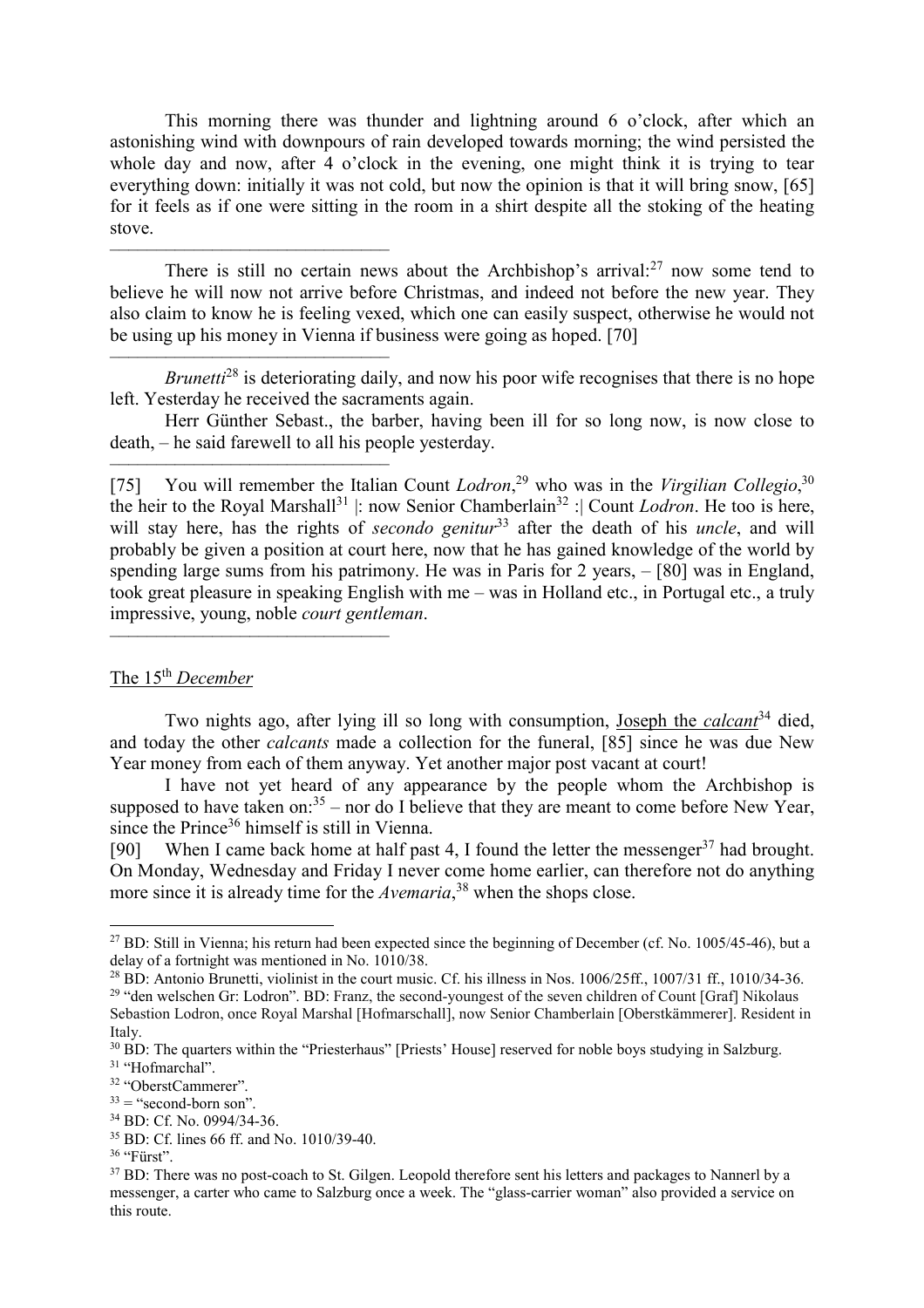I cannot send for the glass-maker's boy since Tresel<sup>39</sup> is always ill anyway [95] and has to suffer enough with her bodily pains and with her blood-red, fleshy eyes if she is to carry out the most urgent errands in the morning in this astonishingly stormy weather. The boy promised he would come on Friday. But he did not show up. The Eberlins' Waberl,<sup>40</sup> who commends herself, has sent me nothing less than a whole library of books, so I will have to send them little by little:  $[100]$  so the glass-carrier woman<sup>41</sup> must not forget to call on me when she comes into town.

––––––––––––––––––––––––––––––

––––––––––––––––––––––––––––––

––––––––––––––––––––––––––––––

 $\overline{a}$ 

I was very struck by the story of Frau von *Aman*. <sup>42</sup> What lies people are capable of! I have neither spoken to Frau *Zezi*<sup>43</sup> nor seen Frau von *Amman* for many weeks now. [105] What you said in your letter was entirely new to me, although it does not surprise me! The matter is following its natural course, – she is a fool, and since this is entirely of her own making, how could the two of you hope that such a foolish, concupiscent person would overcome her desires with reason, since her animal tendencies completely outweigh her mind or reason.  $-$  I have proofs of this myself.  $[110]$  – and who, then, was the kind-hearted man<sup>44</sup> who finally made her so happy?  $-$  I know nothing at all about this, and you also know me and know that I do not pursue such matters, but on the other hand nothing is easier for me than to forgive, apportioning blame only to those in a supervisory role, who know the person's inclinations and do nothing to prevent it. Her ardent feelings for this male person were obviously well known [115] – and nevertheless no-one intervened, although they should have done alone because of the scandal and the leading astray of her children. This is the way many people act, – letting the elephants get away and wasting time catching midges.

Perhaps the man from Strobl<sup>45</sup> could bring out a few books for you?  $-$  [120] there really are a lot!

Regarding Egedacher's<sup>46</sup> *sonatas*, there is no need for you to worry, it is not urgent, I have to write to him at New Year anyway; it is really only so that he knows where the *sonatas* are. If I send him something, he will be satisfied for the time being. The constant writing is not good for your health! [125]

The plaster for the cook cost nothing, I sent someone to fetch it from Frau Hagenauer,  $47$  – you could perhaps have realised that because I did not mention it.

The Emperor's<sup>48</sup> reluctance to make a move is quite natural for another reason. [130] Didn't he do the same thing in the bishopric of Passau? Didn't he make the parish priests of

 $38$  BD:  $=$  "Angelus", the ringing of a bell at 6 p.m. commemorating the Annunciation.

<sup>&</sup>lt;sup>39</sup> BD: Therese Pänckl, servant in the Mozart household in Salzburg for many years.

<sup>40</sup> BD: Maria Cäcilia Barbara Eberlin (1728-1806), eldest daughter of Salzburg music director Johann Ernst Eberlin (1702-1762).

<sup>&</sup>lt;sup>41</sup> BD: From letter No. 0808 (14<sup>th</sup> Sept., 1784) onwards, the "glasträgerin" ["glass-carrier woman"] is Leopold's regular messenger to St. Gilgen, where Archbishop Thun established a glassworks in 1701.

<sup>42</sup> BD: Maria Franziska von Amann, née Polis von Moulin, widow of Optatus Basil von Amann; resident in Strobl. Cf. note on No. 0746/4.

<sup>43</sup> BD: Maria Anna Zezi, née Polis, married the merchant Johann Bernhard Zezi in 1764.

<sup>&</sup>lt;sup>44</sup> BD: Petrazani, probably a Munich musician, arrived in Salzburg on 16<sup>th</sup> July, 1786; cf. No. 0968/54.

<sup>45</sup> BD VIII, p. 127: Joseph Sigismund von Berchtold zu Sonnenburg (1739-1794), older brother of Leopold's son-in-law, administered an iron warehouse in Strobl on the Wolfgangsee.

<sup>46</sup> BD: Johann Rochus Egedacher, cathedral vicar, son of the "old man", as the deceased court organ builder was often called. He left Salzburg in March, 1786, but forgot to take some sonatas with him. Cf. No. 1010/61 ff. <sup>47</sup> BD: Maria Theresia Hagenauer, wife of Johann Lorenz Hagenauer (1712-1792), Salzburg merchant, friend of the Mozarts, and their landlord 1747-1773. Cf. No. 0032.

<sup>48</sup> BD: Joseph II, son of Maria Theresia. On the events referred to here cf. No. 0732/18 ff., where the Emperor took the opportunity offered by the death of a Cardinal to reduce the area subject to the Diocese of Passau. This also entailed a significant reduction in the number of church properties subject to Salzburg. This led to conflict with the Elector of Bavaria.